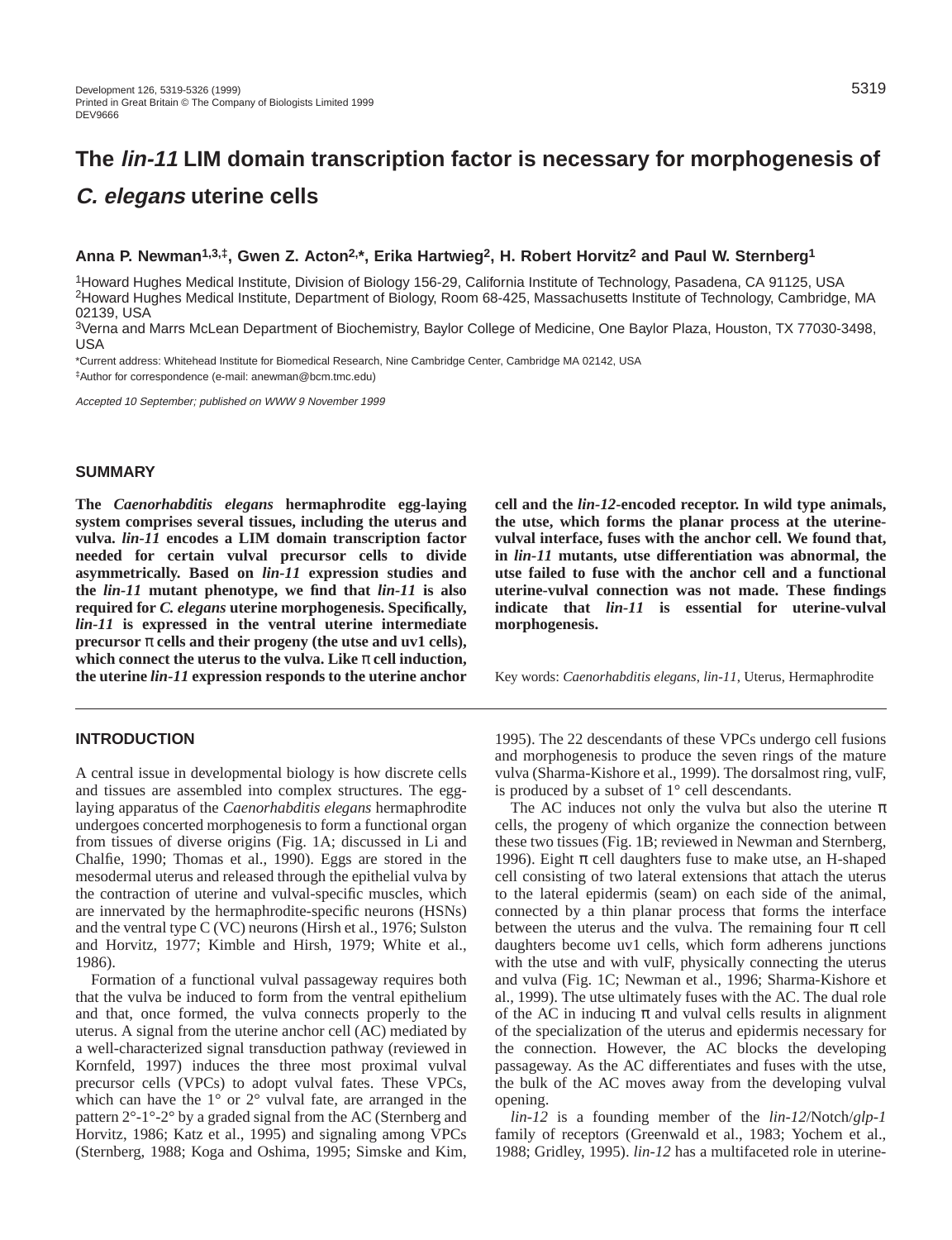vulval development, mediating three distinct cell-fate decisions. Specifically, *lin-12* functions (1) in the early AC versus VU decision that establishes the identity of the AC (Kimble, 1981; Greenwald et al., 1983; Seydoux and Greenwald, 1989), (2) in lateral signaling between  $1^{\circ}$  and  $2^{\circ}$ VPCs (Sternberg 1988; Sternberg and Horvitz, 1989), and (3) in the AC-to- $\pi$  cell signal (Newman et al., 1995).

*lin-11* is a founding member of the LIM domain family (Ferguson and Horvitz, 1985; Ferguson et al., 1987; Freyd et al., 1990) and encodes a predicted transcription factor with two copies of a cysteine-rich LIM domain upstream of a homeodomain. Some LIM proteins function in development, including in cell-fate specification (for example, Appel et al., 1995) or differentiation (for example, the CRP family of "LIMonly" proteins; Arber et al., 1994) or organogenesis (Sheng et al., 1996). *lin-11* is expressed in the vulva and the VC neurons (Freyd, 1991; Struhl et al., 1993; Hobert et al., 1998) and thus might help to coordinate morphogenesis of the egg-laying system. Here we report that a *lin-11-lacZ* reporter construct is also expressed in the uterine cells that connect to the vulva, specifically in the  $\pi$  cells and their daughters. As in the vulva, in the uterus *lin-11* expression responds to *lin-12* activity, and the *lin-11* mutant phenotype places *lin-11* developmentally downstream of the *lin-12*-mediated cell-fate decision. In *lin-11* mutants, formation of a functional uterine-vulval connection does not occur. The AC fails to undergo the characteristic cell shape changes or migration and remains as a bloated cell blocking the passageway necessary for egg laying.

# **MATERIALS AND METHODS**

#### **Strains**

Strains used were cultured on OP50 bacteria using standard methods (Brenner, 1974). Wild type is N2. The *lin-12(0)* alleles used were *n676 n909* and *n137 n720* (Greenwald et al., 1983). The *lin-12(d)* allele used was *n137* (Ferguson and Horvitz, 1985). The *lin-11* mutant allele used was *n389* except where otherwise stated. MT5788 was used to characterize the *lin-11-lacZ* expression pattern during wild-type development. For analysis of *cdh-3::*GFP expression, we used a strain containing the pJP#38 reporter construct in a *lin-11(n389)* mutant background and strain NL1008 containing pJP#38 in a *lin-11(+)* background (Pettitt et al., 1996).

#### **Nomenclature**

The ventral uterus is produced by three VU cells that undergo two rounds of division to produce intermediate precursor cells that can be of fate  $\pi$  or  $\rho$ . The  $\pi$  cells, which are located proximally to the vulva, undergo one round of cell division and produce utse and uv1 cells, whereas the ρ cells, which are distal, undergo two rounds and generate cells that have neither the utse nor the uv1 fate (see Newman et al., 1995, 1996 for a complete description of π and  $ρ$  fates).

The mature vulval cells are the progeny of  $P(5-7)$ . p granddaughters (Sulston and Horvitz, 1977). These include vulF (generated by the inner P6.p granddaughters) and vulE (produced by the outer P6.p granddaughters; Sharma-Kishore et al., 1999). vulF is the most dorsal cell type in the mature vulva and forms adherens junctions with the uterine uv1 cells (Sharma-Kishore et al., 1999; Newman et al., 1996).

#### **Cell lineage analysis**

Standard procedures were used to observe animals using Nomarski optics (Sulston and Horvitz, 1977). Cell ablations were done with a laser microbeam (Sulston and White, 1980; Avery and Horvitz, 1987).

We examined the uterine lineages and morphogenesis in MT633, a

strain of genotype *lin-11(n389); him-5(e1467). n389* is a putative molecular null allele (Freyd et al., 1990). The anatomy of the uterus in *lin-11*(*n389*) mutant animals at the intermediate precursor cell stage is similar to that in the wild type, as are the axis and asymmetry of the intermediate precursor cell divisions. For cell-lineage analysis, animals were observed continuously beginning with either the third or fourth round of VU cell division and for up to 5 hours into the L4 stage. To characterize uterine morphogenesis, either the left or the right side of the animal was observed from the beginning of the L4 stage through L4 lethargus. The position of the AC was followed throughout the L4 stage in six *lin-11(n389)* mutant animals (four animals in which uterine morphogenesis was followed and two additional animals).

All π cell daughters express the *lin-11-lacZ* reporter construct; these cells become either utse or uv1. As described in Results, utse nuclei migrate to the positions of the ut2 cells in wild type but often fail to do so in *lin-11* mutant animals. Since the uv1 cell nuclei remain proximal to the vulva even in wild-type animals, we could not easily assay whether uv1 fates were correctly specified in *lin-11* mutants.

#### **Electron microscopy**

Sample fixation was performed as described (Bargmann et al., 1993). Serial transverse sections were obtained from the vulval region of two animals in L4 lethargus. Initially, we examined sections at intervals of 500-750 nm. In both animals, a large membrane-bound unfused cell clearly identifiable as the AC was observed. For one animal, all cells and cell boundaries were traced out in alternate sections spanning the entire region of the AC  $(\sim 3 \mu m)$ .

#### **Analysis of lin-11-lacZ expression**

The *nIs2* transgene consists of 10 kb of genomic DNA containing *lin-11* fused to *lacZ* in a vector containing a nuclear localization sequence (Freyd, 1991). Using the MT5788 strain, which contains the *nIs2* transgene, we observed an expression pattern similar to that previously described (Freyd, 1991). To quantitate uterine *lin-11-lacZ* staining, we used animals that had been staged to the  $\pi$  daughter stage by Nomarski optics and transferred worm(s) from individual slides to glass slides with depressions. Fixation and X-gal staining were then done as described (Fire et al., 1990), except that acetone fixation was sometimes omitted as doing so improved the morphology of the animals. In addition to the L3 and early L4 stage staining described in the Results, later uterine and/or vulval staining was also observed. However, individual cell identifications following morphogenesis proved difficult in later-stage fixed animals and we have not pursued these observations further. To examine *lin-11-lacZ* staining in *lin-12* mutant animals, *nIs2* was crossed into strains containing these mutations, and staining was scored in animals homozygous for the mutation and for *nIs2*.

# **RESULTS**

# **A lin-11-lacZ reporter construct is expressed in the** π **cells and their progeny**

The *lin-11* gene encodes a predicted LIM domain transcription factor and possesses a homeodomain plus two cysteine-rich metal binding LIM domains (Freyd et al., 1990; Li et al., 1991). *lin-11* loss-of-function mutants fail to exhibit the asymmetric lineage characteristic of vulval 2° cells and generate an **LLLL** lineage rather than the wild-type **LLTN** or NTLL lineages (Ferguson et al., 1987). A *lin-11-lacZ* reporter construct is expressed in the portion of the lineage that requires *lin-11* (Fig. 2A; Freyd, 1991; Struhl et al., 1993).

While using the *lin-11-lacZ* reporter construct as a marker for 2° VPC fates, we noticed that it was also expressed in the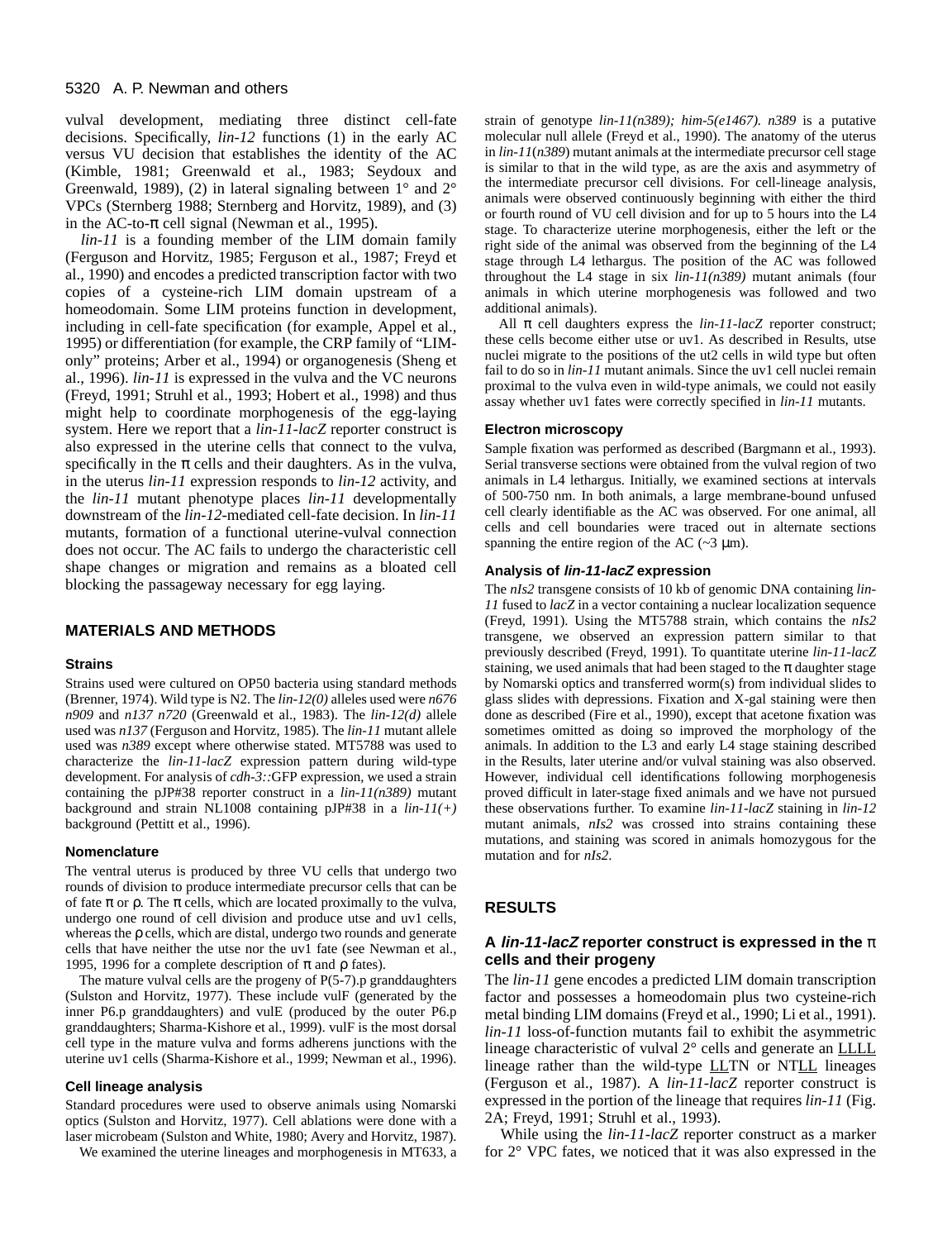

**Fig. 1.** The role of *lin-11* in the egg-laying system. Lateral view (except as noted), anterior is to the left. (A) Components of the egglaying system described in this paper, including the vulva, gonad and VC neurons (lines indicate the positions of neuronal cell bodies along the ventral cord). Late L3 stage. (B) Enlarged view of the cells of the developing uterine-vulval connection. Ventral uterine cells are at the intermediate precursor cell stage. VPCs have divided twice and their granddaughters have begun to invaginate. *lin-11*-expressing cells are shaded (data from this study; also, Freyd, 1991; Struhl et al., 1993; Hobert et al., 1998). (C) Schematic representation of the development of the uterine-vulval connection in wild-type and in *lin-11* mutant animals.  $\pi$  cells and their progeny are shaded. Induction: ventral uterine cells during the late L3 stage.  $\pi$  cell division: L3 lethargus. Movement and differentiation, medial view: vulva and uterine-vulval connection during the mid-L4 stage. In wild-type animals, the thin laminar process of the utse is visible; in *lin-11* mutants, the vulval lips do not open out, and a bloated AC blocks the connection. Movement and differentiation; lateral view: π progeny nuclei and the line representing the attachment of the utse to the seam during the L4 stage. In the wild type, two cells (on each side) called uv1 remain mononucleate and proximal to the vulva, while four cells per side fuse to form utse, their nuclei subsequently migrating. The utse also fuses with the AC, its nucleus migrating to the left or right. The utse is a multinucleate H-shaped cell comprised of two lateral processes that contain its nuclei and a thin medial process just dorsal to the vulva. There is variability in how many utse nuclei migrate anteriorly and how many migrate posteriorly (Newman et al., 1996); in the conformation shown, the nuclei of two  $\pi$  cell daughters have migrated to the anterior and two have moved posteriorly, as has the AC. In *lin-11* mutant animals, the majority of  $\pi$  progeny nuclei remain proximal to the vulva, and the distinction between utse and uv1 cells is unclear; thus, the six  $\pi$  cell daughters are simply indicated by shaded ovals, while the unfused AC is visible in the medial plane of focus. In some *lin-11* mutant animals, the AC becomes as lateral as the  $\pi$  cell daughters (see Fig. 4). There is variability in the total number of  $\pi$  progeny nuclei migrating (see text).



**Fig. 2.** *lin-11-lacZ* staining in the hermaphrodite. (A) X-gal histochemical staining in 2° cell granddaughters during the L3 stage, right lateral view. The four granddaughters of the 2° cell P7.p are indicated; the T and N cells stain, while the LL cells do not. The four granddaughters of P6.p do not stain. To the anterior, the T and N granddaughters of P5.p are also stained. (B) Staining of the  $\pi$  cells during the L3 stage, right lateral view. (C) Staining of  $\pi$  cell progeny during L3 lethargus. Right lateral view. Scale bar, 20 µm.

ventral uterus. The 32 nuclei of the ventral uterus are produced by the three VU cells (Kimble and Hirsh, 1979). The granddaughters of the VU cells are the VU intermediate precursors cells, which can have one of two fates,  $\pi$  or  $\rho$ . The  $\pi$  cell fate is induced from among adjacent intermediate precursor cells in response to a signal from the AC (Newman et al., 1995) such that, during the late L3 stage, there are three  $\pi$  cells on each side of the animal in the center of the uterus.

To investigate further the uterine *lin-11-lacZ* expression, we examined staining in animals with ventral uterine cells identified, based on Nomarski optics, to be either at the VU intermediate precursor cell stage or one round of cell division later (i.e. to contain either  $\pi$  cells or their daughters). We found that the *lin-11-lacZ* reporter construct is expressed in the  $\pi$  cells; this expression is first apparent shortly before the  $\pi$  cell division (Fig. 2B). During L3 lethargus, the  $\pi$  cells divide along a dorsoventral axis, producing two rows of three cells each of  $\pi$  progeny on each side of the animal (Kimble and Hirsh, 1979). Of 16 appropriately staged animals, all had staining in some or all of the  $\pi$  progeny (Fig. 2C). The average number of staining cells was 3.3 per side and 3/16 animals had all six  $\pi$  progeny per side stained (we scored only the side that was closest to the cover slip, and only those animals that had a strongly staining pharynx as a control for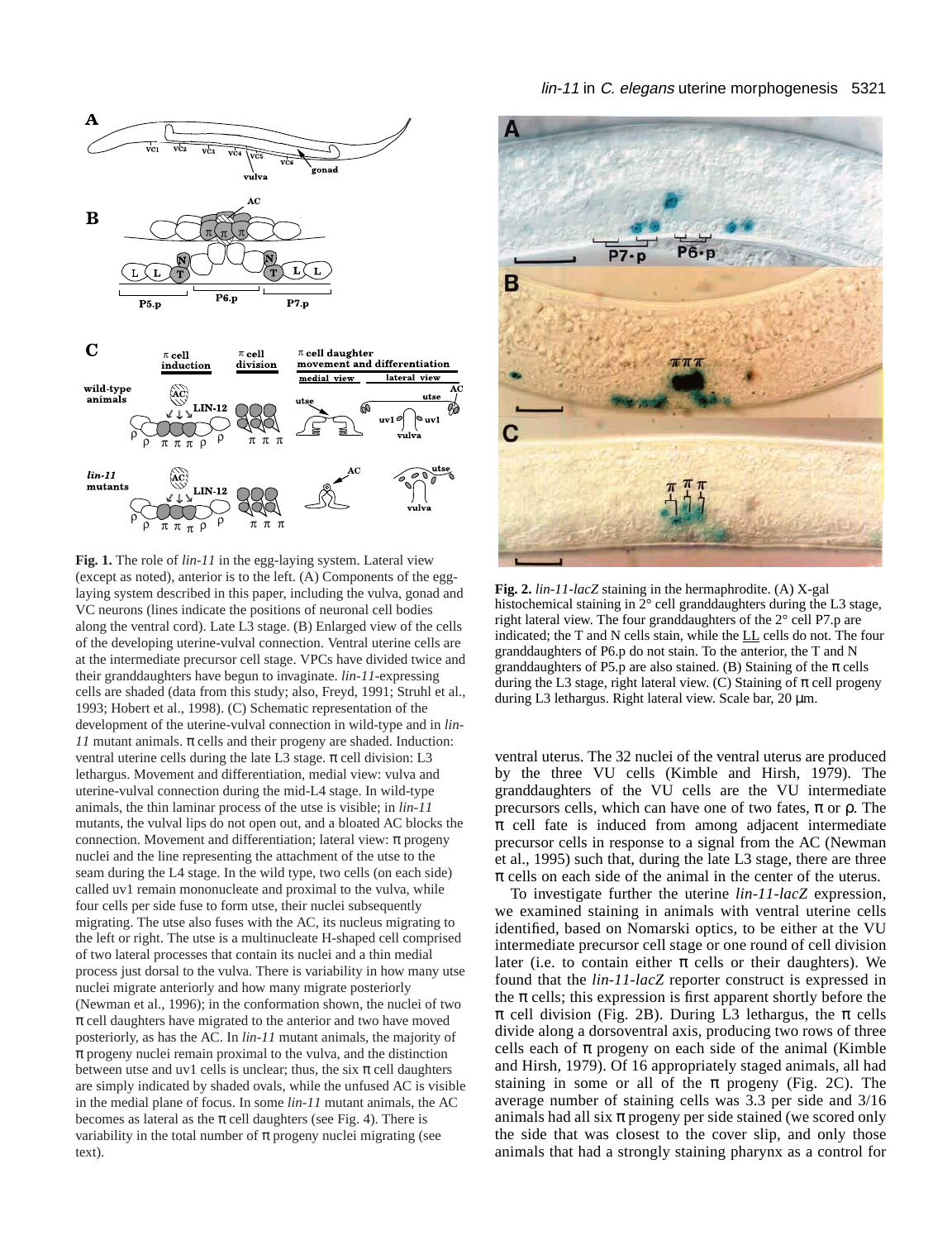#### 5322 A. P. Newman and others

fixation). Therefore,  $lin-11$  is expressed both in the  $\pi$  cells and in their daughters.

# **Uterine lin-11-lacZ expression is dependent on the lin-12 gene and a signal from the AC**

The restriction of uterine  $lin-11$  expression to the  $\pi$  cells and their progeny could be a consequence of their cell fate, position, or both. To determine whether *lin-11* expression was dependent on a signal from the AC, we destroyed the AC with a laser microbeam during L2 lethargus or the early L3 stage and scored *lin-11-lacZ* expression during the early L4 stage. We found that 12/13 animals clearly had no uterine *lacZ* staining, indicating that *lin-11* expression was indeed ACdependent. (In the remaining animal, a single unidentified gonadal cell was stained; however, it was too far anterior to be  $\alpha \pi$  cell and possibly too far anterior to be uterine.)

The π fate also requires the *lin-12* gene: in *lin-12* loss-offunction mutants  $\left[ lin - 12(0) \right]$ , no  $\pi$  fates are specified, whereas extra  $\pi$  cell fates are specified in  $\lim_{h \to 0} -12$  gain-of-function [*lin-12(d)*] animals (Newman et al., 1995). *lin-12(d)* mutants exhibited excess *lin-11-lacZ*-expressing uterine cells, indicating that *lin-11* expression can be induced in response to activation of the receptor LIN-12. *lin-12(0)* mutant animals exhibited decreased  $\pi$  cell *lin-11-lacZ* expression. Specifically, in *lin-12(n137 n720*) homozygotes, 5/9 animals exhibited no  $\pi$  progeny staining, 1/9 had weak staining, and 3/9 animals exhibited strong to moderate staining (where 'weak' and 'strong to moderate' refer to brightness of staining). In animals homozygous for another *lin-12* reduction-of-function allele, *n*676 *n909*, 9/18 animals had no  $\pi$  progeny staining, 6/18 had weak staining and 3/18 had moderate to strong staining. Therefore, the extent of *lin-11* expression is specified by *lin-12* activity. The residual staining in putative *lin-12(0)* mutants might occur because the alleles may not be complete nulls, another protein such as GLP-1 can provide some function, or the fusion construct may not perfectly reproduce the endogenous situation.

## **lin-11 is required to make the thin laminar process that forms the L4 uterine-vulval connection**

*lin-11* mutants are egg-laying defective (Ferguson and Horvitz, 1985). However, this defect cannot be solely attributable to the aberrant 2° lineage, since all 17 *lin-11* animals in which P(3- 5, 7-8).p were ablated with a laser microbeam in the L1 or early L2 stage (so that each animal contained a  $1^\circ$ , but no  $2^\circ$ , vulval cells) were egg-laying defective. By contrast, 16/19 wild-type animals in which  $P(3-5, 7-8)$ . p were ablated by laser were egglaying competent.

The  $lin-11$  expression in the  $\pi$  cells raised the hypothesis that a defect in the  $\pi$  cells was the basis of the egg-laying defect, since  $\pi$  cells are required for egg laying (Newman et al., 1995). A subset of the  $\pi$  progeny make the utse (Newman et al., 1995, 1996), a multinucleate cell that forms the laminar process dorsal to the vulva; replacement of thick uterine tissue with this thin planar process is necessary for egg laying. We examined 27 *lin-11* mutant animals during the L4 stage using Nomarski optics and found that none had a thin process dorsal to the vulva at the appropriate stage. We also observed that, in *lin-11* animals, the dorsalmost cells on either side of the vulva (vulF) did not separate from one another during the mid-L4 stage; rather, the vulva formed a structure that was closed on top (Fig.

1C). We have hypothesized that, in wild-type animals, the differentiated utse provides a planar surface along which the vulval lips can separate (Newman et al., 1996). The *lin-11* mutant phenotype is consistent with this hypothesis and with the focus of the *lin-11* requirement for egg laying being uterine.

To determine whether the phenotype that we observed was specific to the *lin-11(n389)* allele, we used two additional *lin-11* alleles, *sy251* and *ty6*. We found that 11/11 *lin-11(sy251)* and 5/5 *lin-11(ty6)* animals examined during the L4 stage had



**Fig. 3.** Nomarski photomicrographs of the developing uterine-vulval connection. (A) Wild-type animal in which all VPCs but P6.p have been ablated. A thin laminar process (black arrow) is dorsal to the vulva, as in intact hermaphrodites. (B) *lin-11(n389)* mutant animal with all VPCs but P6.p ablated. No thin process is formed (white arrow), and a large bloated AC is evident. lumen, uterine lumen. Scale bar, 20  $\mu$ m.



**Fig. 4.** π cell progeny are affected by a *lin-11* mutation*.* Nomarski photomicrographs. The white arrowhead indicates the position of the vulva. (A) N2, right lateral view. Four  $\pi$  progeny are migrating to the posterior. (B) *lin-11(n389)*, right lateral view. An animal in which none of the  $\pi$  progeny has migrated from the vulva by the late L4 stage. Four of these progeny as well as the AC are visible in a lateral plane. Scale bar, 20 µm.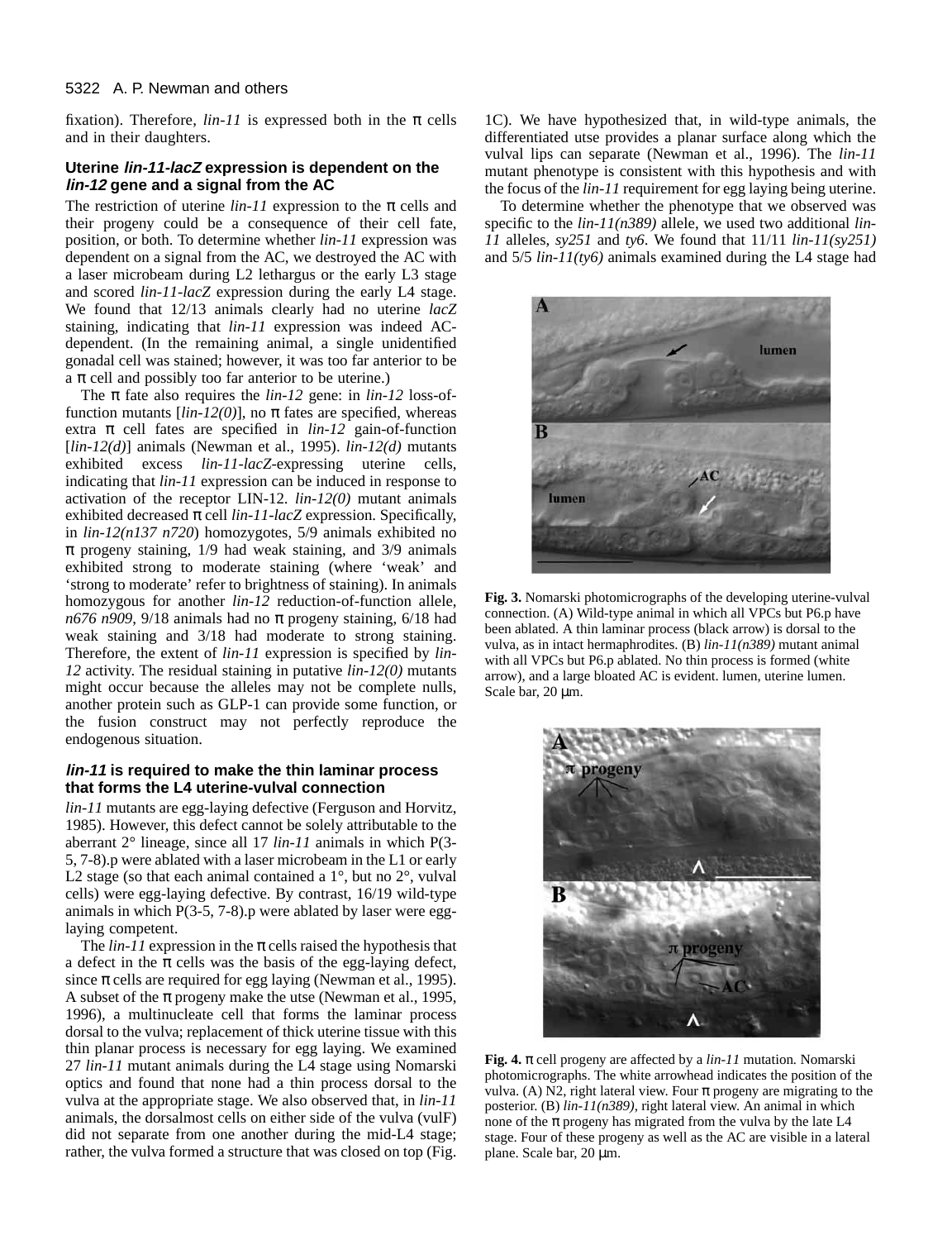**Fig. 5.** The AC is abnormal in *lin-11* mutants. Nomarski photomicrographs. (A) N2. During the L4 stage, the AC nucleus appears elongate and surrounded by less cytoplasm than earlier in development. (B) An N2 animal in which the three VU precursor cells have been ablated. The AC appears bloated. (C) *lin-11(n389)*, left lateral view. During the mid-L4 stage, the AC (which retains its cytoplasmic mass) remains dorsal to the vulva. (D) Same animal as in C, 2 hours later. The AC remains bloated and distinct from other tissue. Arrow, AC. Scale bar, 20 µm.

uterine anatomies that were indistinguishable from those of *lin-11(n389)* animals. We also examined the anatomies of animals bearing the *lin-11(n566)* allele, in which hermaphrodites have greater mating efficiency

than those of genotype *lin-11(n389)* (Ferguson and Horvitz, 1985). We found that only 2/10 appropriately staged *lin-11(n566)* animals had vulval lips that failed to separate, while 8/10 had less severe defects in formation of the uterine-vulval connection.

Since the 2° cell lineage defect leads to a *lin-11* mutant animal with an abnormal vulva, it was possible that a vulval defect could be the cause of the aberrant uterine-vulval connection. To test this hypothesis, we examined the connection in wild-type and *lin-11* mutant animals in which P6.p had been isolated by ablating P(3-5, 7-8).p during the L1 or early L2 stage. We found that, in all 13 wild-type animals with an isolated P6.p cell, the thin process formed normally above the vulva, whereas none of 13 *lin-11* animals with an isolated P6.p exhibited this structure (Fig. 3). Thus, the *lin-11* connection defect, like the egg-laying defect, cannot be attributed to abnormal 2° cells.

# **lin-11 mutant animals have defects in migrations of** π **progeny nuclei**

To test directly whether  $lin-11$  is required for the  $\pi$  cell fate, we followed the ventral uterine lineages in seven *lin-11* mutant animals. The patterns of cell division were wild type in 5/7 animals. In the other two animals, most cell divisions were wild type but either  $2/12$  or  $4/12 \pi$  progeny underwent a fourth round of division, indicative of adopting a ρ fate. Thus, there is no significant defect in the axis of cell division or the number of progeny produced. We therefore looked later in development.

During the L4 stage, four of the six  $\pi$  cell progeny on each

**Table 1. Migrations of** π **cell progeny and AC nuclei in wild-type and** *lin-11* **animals**

| Genotype       | No. of $\pi$ progeny nuclei<br>migrating past uv3 | AC nucleus migration                                |
|----------------|---------------------------------------------------|-----------------------------------------------------|
| $lin-11(+)$    | $4(16/16 \text{ animals})*$                       | Anterior (2/10 animals)<br>Posterior (8/10 animals) |
| $lin-11(n389)$ | 3                                                 | none<br>none                                        |
|                | 2<br>2                                            | none<br>none<br>nd                                  |

\*Data from Newman et al. (1996)

For *lin-11(n389),* each line represents an animal whose lineage was followed.



side of the animal migrate from the center of the uterus distally in the process of forming the utse (Newman et al., 1996). They migrate to the position of the uterine epithelial ut2 toroids (containing the ventral uterine nuclei VT3a to the anterior and VT10p to the posterior). A thin line evident by Nomarski optics forms with these nuclei at its vertexes at the position where the utse attaches to the lateral epidermis (seam). By contrast, all five *lin-11* mutant animals observed throughout morphogenesis had only from one to three progeny that reached even the uv3 cells (see Newman et al., 1996; Figs 5C,D, 6F) that are more proximal than the ut2 toroids (Table 1; Fig. 4). Furthermore, the shape of the attachment line was generally abnormal. We conclude that *lin-11* is required for proper differentiation of the utse.

# **lin-11 mutants are defective in movement and cell shape changes of the AC**

The behavior of the AC in *lin-11* mutants also differs from that in the wild type. During wild-type uterine morphogenesis, the AC fuses with the utse during the L4 stage, and its nucleus migrates with the  $\pi$  progeny nuclei, finally reaching ut2 with them (Fig. 1C; Newman et al., 1996). The appearance of the AC (as observed using Nomarski optics) changes subsequent to fusion, and the nucleus is no longer surrounded by a cytoplasmic mass that clearly belongs to the AC (Fig. 5A). When the  $\pi$  cells are destroyed with a laser microbeam and the AC has no utse with which to fuse, the AC nucleus fails to move from its position dorsal to the vulva and becomes large and bloated (Newman et al., 1996; see Fig. 5B). Furthermore, in a  $\lim_{h \to 0} -12(0)$  mutant in which  $\pi$  fates are not specified and which also has three or four ACs (*n676 n909*), we observed three or four bloated ACs dorsal to the vulva in each of nine L4 animals examined.

In *lin-11* mutant animals, the behavior of the AC was similar to that of animals lacking  $\pi$  cells, i.e. the AC failed to migrate and became larger and more bloated (Figs 1C, 5C,D). Subsequently, the AC moved to the left or right side of the animal (sometimes becoming as lateral as the  $\pi$  cell progeny), but often remained distinct from other tissue as an isolated cell. In 6/6 animals in which the AC was observed throughout morphogenesis, it failed to migrate to either the anterior or posterior.

Electron micrographs of *lin-11* mutant animals in L4 lethargus confirmed that the AC remains as an unfused cell (Fig. 6). In both animals examined, a cell identifiable as the AC based on its position, shape and ventrally placed nucleus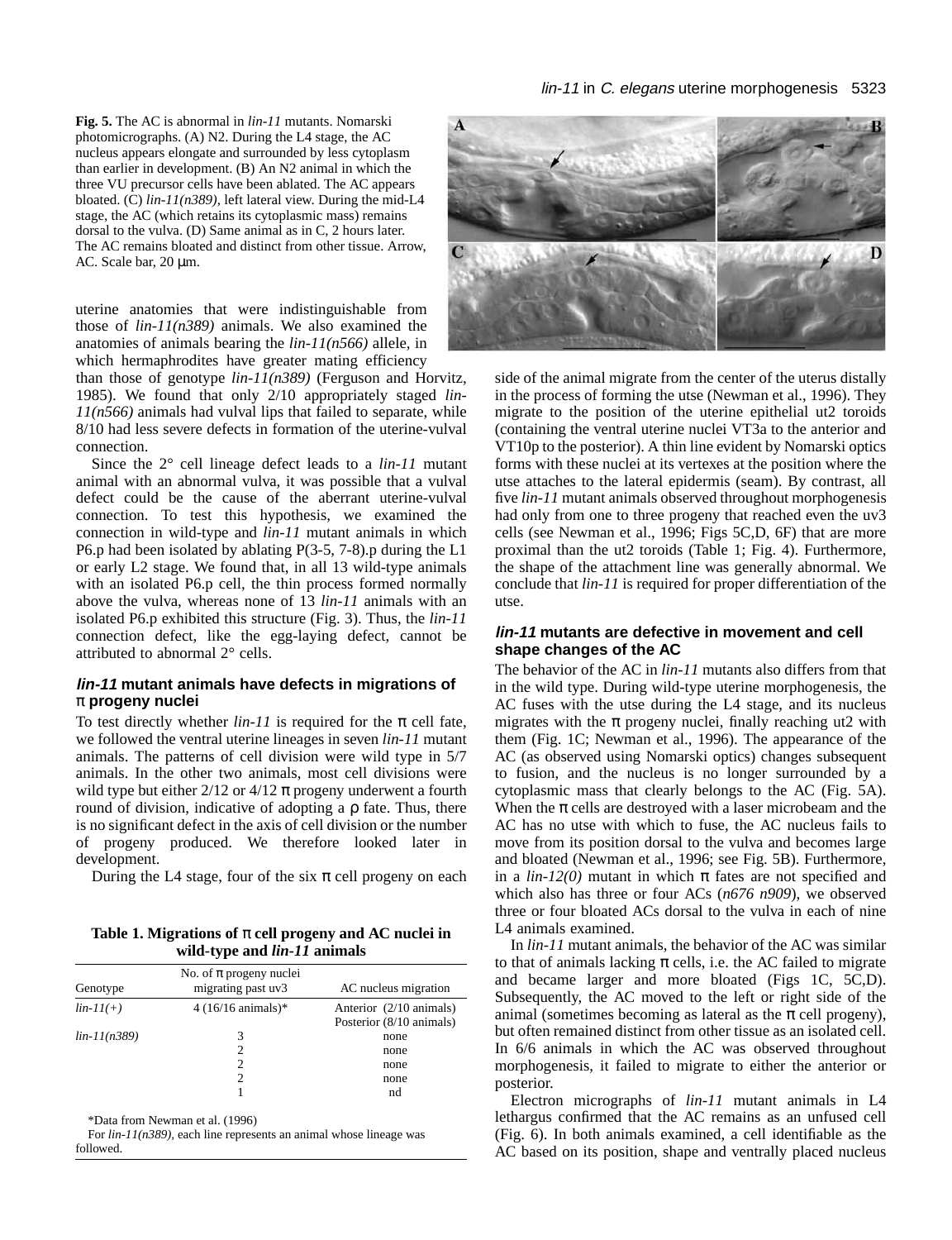#### 5324 A. P. Newman and others

**Fig. 6**. The AC remains unfused in *lin-11(n389)* mutants. Electron micrograph, transverse section. L4 lethargus. The AC, which is surrounded by a double membrane, is in close contact with the vulval vulF cells (F). Right inset shows the entire uterus and vulva from the same section. The uterine lumen is open, while the cells surrounding it have become thin during differentiation. By contrast, the unfused AC occludes the center of the lumen. Left inset: the process of a uterine cell is separated from the AC by a membrane (arrow), indicating that the AC has not fused with the adjacent uterine cells as it would have in the wild type. Scale bar, 500 nm; right inset scale bar,  $2 \mu m$ .

was observed at a time when in the wild type the AC would have fused with the utse. A double membrane surrounds the entire AC. The AC is in close contact with the vulval vulF cells. By contrast, in wild-type animals at this developmental stage, vulF contacts the uv1 cells, which connect to the utse (Newman et al., 1996).

# **Uterine expression of the cadherin-related cdh-3 gene is altered in lin-11 mutants**

The *cdh-3* gene is a member of the cadherin superfamily, which is dynamically expressed in vulval and uterine cells during their morphogenesis (Pettitt et al., 1996). In the uterus, *cdh-3* is expressed in the AC beginning in the L3 stage and in the utse during the L4 stage. A *cdh-3*::GFP reporter construct serves as a useful marker for uterine development.

To test whether *cdh-3* expression in the utse was dependent on *lin-11* function, we compared expression of a *cdh-3*::GFP reporter construct in animals that were genotypically *lin-11(n389)* or *lin-11(+)* during L4 lethargus, when uterine morphogenesis is complete. Nine of nine *lin-11(+)* animals scored had *cdh-3*::GFP expression in the utse (Fig. 7A), consistent with the observations of Pettit et al. (1996). By contrast, none of 17 *lin-11(n389)* animals exhibited this expression pattern. Instead, three of 17 *lin-11* mutant animals had no (or questionable) uterine expression, while four animals had uterine expression in a single cell identifiable by position and shape as an AC that had failed to fuse with the utse (Fig. 7C,D). The remaining ten *lin-11* animals scored had proximal uterine expression that was irregular in shape and often weaker than the utse expression observed in wild-type animals (Fig. 7B). This pattern may reflect abnormal morphology of the utse in *lin-11* mutants, reduced expression of uterine *cdh-3*, or both. In either case, these data support the conclusion that the *lin-11* gene is required for correct differentiation of the utse.

The expression pattern of *cdh-3* as well as its regulation by *lin-11* suggests a role for *cdh-3* in uterine-vulval development. However, animals in which the *cdh-3* gene is deleted [*cdh-3(pk87)* mutant animals] are not defective in egg laying (Pettitt et al., 1996), perhaps due to genetic redundancy. Furthermore, we found that 23/23 L4 stage *cdh-3(pk87)* animals showed

wild-type-like uterine cell positions and uterine-vulval connections. Also, the *cdh-3(pk87)* mutation does not enhance the partial loss-of-function *lin-11(n566)* allele.

# **DISCUSSION**

# **lin-11 is expressed in three components of the developing egg-laying system**

*lin-11* is expressed in a subset of vulval 2° cell progeny (Freyd, 1991; Struhl et al., 1993), in the VC neurons (Freyd, 1991; Hobert et al., 1998), and in the  $\pi$  cells and their progeny (this study), all of which are components of the *C. elegans* egglaying system (Fig. 1).

The egg-laying system comprises specialized epithelial cells, muscles and neurons of diverse lineal origins and cell types. Mechanisms must exist to ensure its coordinate assembly and function. *lin-11* encodes a transcription factor expressed in three of the component cell types, all of which physically interact with the vulval 1° cell or its progeny. It is possible that *lin-11* regulates some common, but as yet unknown, aspect of the development of these cells.

# **Expression of lin-11 in response to lin-12 activity**

Activation of LIN-12 results in a variety of responses depending on the cell (Greenwald et al., 1983; Newman et al., 1995), raising the issue of how cell-specific responses to a general signal are programmed. We show here that *lin-11* is activated by  $lin-12$  in both the vulval  $2^{\circ}$  cells and the uterine  $\pi$  cells. However, *lin-11* does not appear to be a general executor of *lin-12*-mediated responses. According to our studies of the *lin-11-lacZ* fusion gene, *lin-11* is not expressed in the VU cell early, or in the SMs or G2 cell, all of which

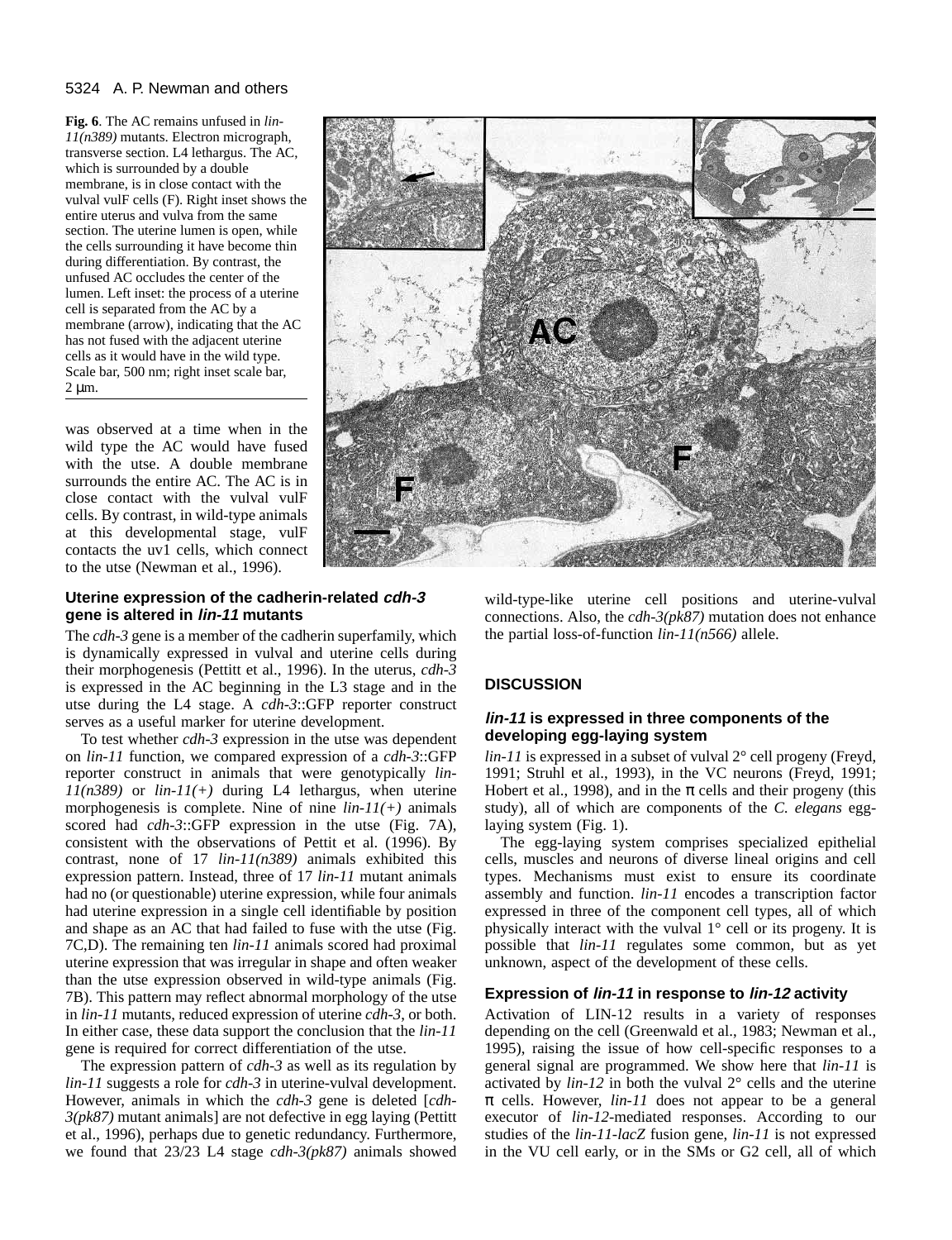**Fig. 7**. Uterine *cdh-3*::GFP expression in wild-type and *lin-11(n389)* mutant animals during L4 lethargus. Anterior is to the left. (A) Wild-type, left lateral view. *cdh-3*::GFP expression in the seam (se) and the lateral side of the utse that attaches to it. HSN (white arrow) and vulval (arrowhead) expression from other focal planes is also visible. (B) *lin-11(n389),* left lateral view, showing *cdh-3*::GFP expression in the seam (se) and uterus. In the uterus, *cdh-3*::GFP (open arrow) is expressed weakly and in an irregular pattern. Some vulval expression (arrowhead) from another focal plane is also evident. (C) *lin-11(n389),* medial view, showing *cdh-3*::GFP expression in the AC. (D) Same animal as C, Nomarski photomicrograph. The AC expressing *cdh-3*::GFP is indicated by the black arrow. Scale bar, 20 µm.



require *lin-12* function (Greenwald et al., 1983). Also, there is no evidence for a role of *lin-12* in VC neuron specification. LIN-11 may be a component of a partially specific response to LIN-12. The ability of a cell to activate LIN-11 in response to LIN-12 might be one of the factors that contributes to the cell specifity of such response.

#### **The role of lin-11 in uterine-vulval development**

Proper uterine-vulval development depends on induction and differentiation in both tissues. Vulval epithelium is induced in response to a signal from the AC; the vulval 1° and 2° cell fates are then patterned and expressed. In the uterus, the AC induces the  $\pi$  cells, the progeny of which (the utse and uv1 cells) connect to the vulva; as the utse differentiates, it extends a thin laminar process dorsal to the vulva and fuses with the AC.

A requirement for *lin-11* in vulval development (specifically, in execution of the asymmetric  $2^{\circ}$  VPC lineage) has been previously demonstrated by cell-lineage analysis (Ferguson et al., 1987) and confirmed by *lin-11-lacZ* expression analysis (Freyd, 1991; Struhl et al., 1993). In this study, we used the same techniques to uncover a later role for *lin-11* in the morphogenesis of uterine cells during their connection to the vulva. We observed *lin-11-lacZ* expression in the uterine π cells and their progeny, which connect to the vulva. We found that  $lin-11$  mutants did not have significant defects in  $\pi$  fate specification per se or in the asymmetric cell division that generates dorsal cells that are larger than their ventral sisters. Thus, in general, the cells divided along the correct axis to

#### lin-11 in C. elegans uterine morphogenesis 5325

produce two progeny as in the wild type, although occasionally extra divisions occurred, perhaps reflecting a partial transformation in cell fates. By contrast, differentiation of  $\pi$ progeny was more severely affected.

The following data support a role for *lin-11* in utse differentiation. First, *lin-11* mutants have (1) a completely penetrant egg-laying defect that cannot be explained by the *lin-11* vulval lineage defect or the VC neuron defect (the VC neurons are not needed for egg laying; Garriga et al., 1993; cf. Waggoner et al., 1998), and (2) defects in migration of  $\pi$ progeny and the AC and in differentiation of the thin laminar process of the utse. Second, a *lin-11-lacZ* gene fusion is expressed in the  $\pi$  cells and their daughters. The simplest explanation is that *lin-11* is required for differentiation of the utse, including its fusion with the AC. In wild-type animals, the utse is formed by fusion of a subset of  $\pi$  progeny, which then fuse with the AC (Newman et al., 1996). Subsequently, the utse extends cytoplasm longitudinally and attaches to the lateral epidermis (seam). The nuclei then migrate from their initial proximal position to the distal ends of the utse, perhaps being squeezed out from the center as the cell attaches to the seam. We found that, in *lin-11* mutants, the defect in AC migration was more severe than that of the  $\pi$  progeny nuclei (see Results). However, the observed defect in migration of the AC can be attributed to a failure of this cell to fuse with the utse since EM analysis revealed a clear membrane between the AC and other cells. We hypothesize that, in *lin-11* mutants, the utse is completely non-functional (resulting in a 100% penetrant egg-laying defect) and partially undifferentiated, so that fusion of the utse with the AC does not occur, but  $\pi$ progeny nuclear migration (and the requisite extension of cytoplasm) sometimes does.

Why does the unfused AC remain attached to the surrounding tissue? In some egg-laying-defective mutants in which the AC fails to fuse with the utse but instead continues to reside at the uterine-vulval interface, the AC later detaches from this tissue and can be seen floating free in the uterine lumen (A. P. N. and N. Cinar, unpublished observations). By contrast, animals in which the  $\pi$  cells were ablated with a laser microbeam and mutants that fail to specify the  $\pi$  cell fate have an AC that appears firmly embedded in the surrounding tissue (Newman et al., 1996; A. P. N., unpublished). Perhaps the AC is retained within the confines of a non-functional or partially functional utse but detaches when the utse has wild-type function and it is the AC that is unable to fuse.

Like *lin-11*, the *cog-2* transcription factor is expressed in the  $\pi$  cells and their daughters and is required for formation of a proper uterine-vulval connection (Hanna-Rose and Han, 1999). Uterine *lin-11* expression does not depend on *cog-2* function (Hanna-Rose and Han, 1999). Also, we found that 10/10 animals examined during the early L4 stage showed normal  $\cos$ -2::GFP reporter construct expression in the  $\pi$  cell lineage in *lin-11(n389)* mutant animals (A. P. N., data not shown). Thus, while both the *lin-11*- and *cog-2*-encoded transcription factors are expressed in the  $\pi$  cell lineage, neither appears necessary for the expression of the other.

#### **Conclusion**

The *lin-11* gene, which encodes a LIM domain transcription factor (Freyd et al., 1990), was first defined by four mutants with fully penetrant egg-laying defects, three of which